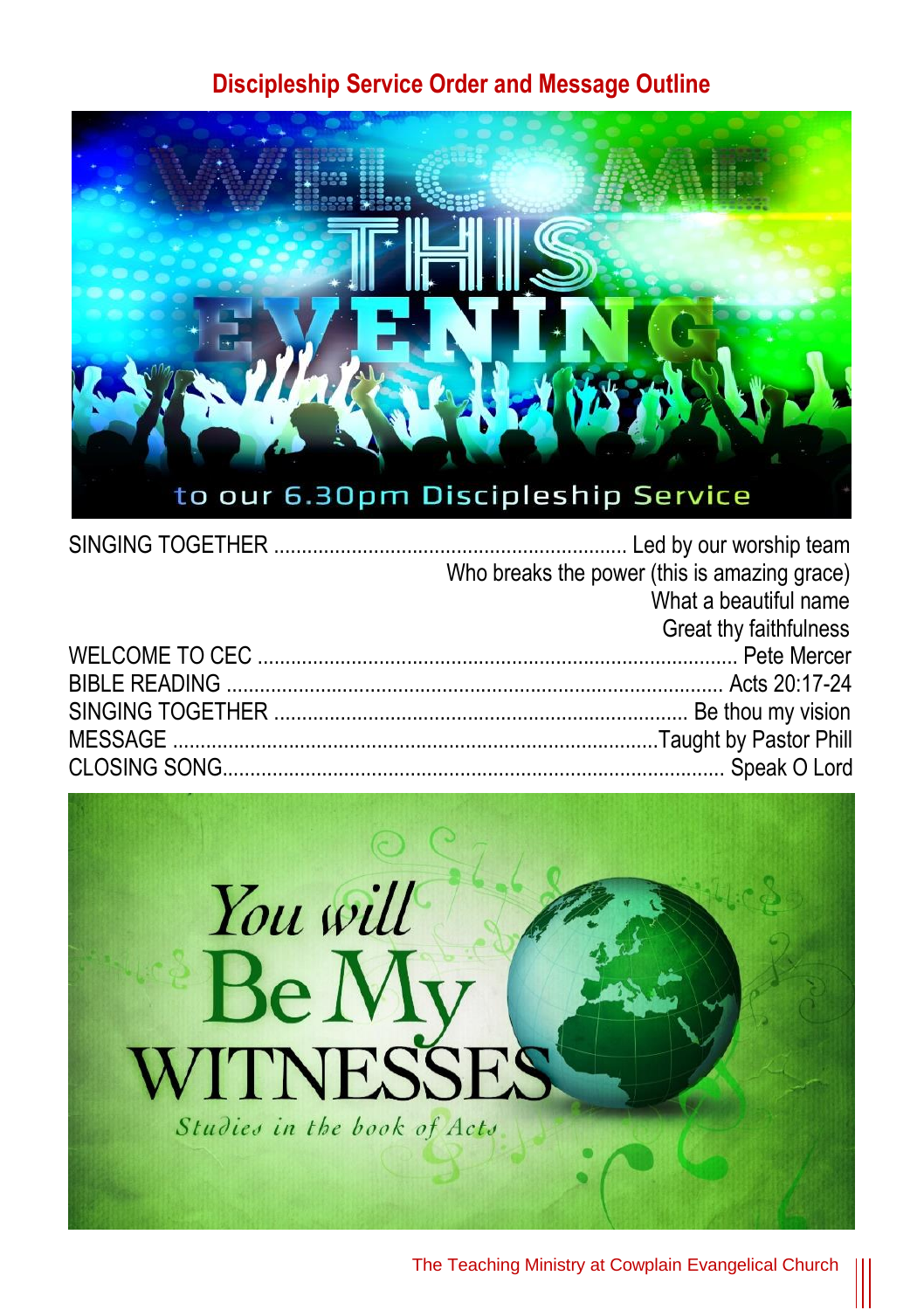### **You will be my witnesses #58 Courageously committed to the cause Part 2 Acts 21:1-16**

#### **Introduction**

### **Three different levels of commitment:**

- **1. \_\_\_\_\_\_\_\_\_\_\_\_\_\_\_\_\_\_\_\_\_ commitment.**
- **2. \_\_\_\_\_\_\_\_\_\_\_\_\_\_\_\_\_\_\_\_\_ commitment.**
- **3. \_\_\_\_\_\_\_\_\_\_\_\_\_\_\_\_\_\_\_\_\_ commitment.**
- **1. A person courageously committed to the cause knows the \_\_\_\_\_\_\_\_\_\_\_\_\_\_\_\_\_\_\_\_.**

Acts  $21:1-3$ 

# **2. A person courageously committed to the cause can't be \_\_\_\_\_\_\_\_\_\_\_\_\_\_\_\_\_\_\_**.

Acts 21:4-6

## **3. A person courageously committed to the cause** pays any **any structure of the structure of the structure of the structure of the structure of the structure of the structure of the structure of the structure of the structure of the structure of the structure of the stru**

Acts 21:7

Acts 21:8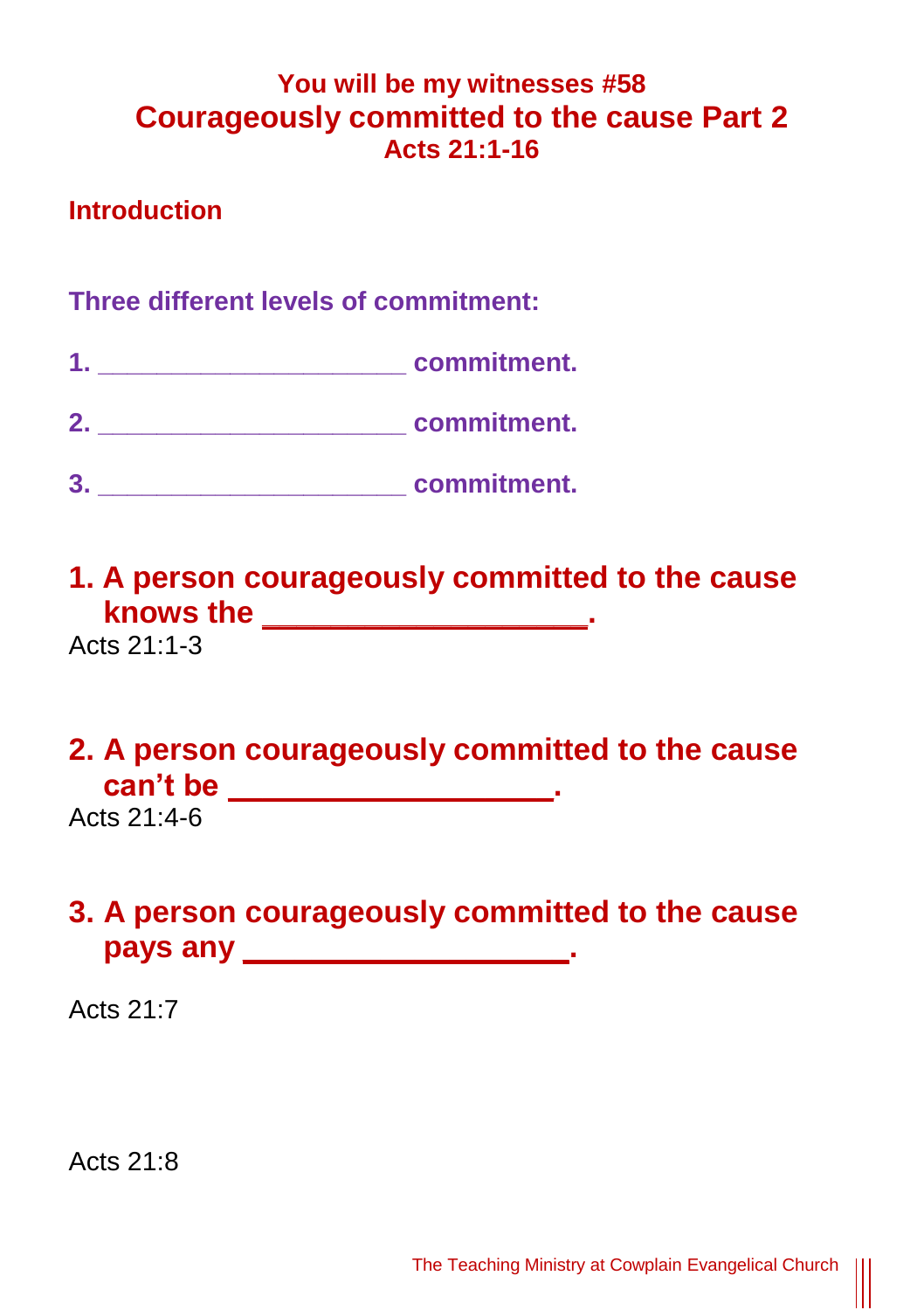Acts 6:2-4

Acts 8:5-6

Acts 8:40

Acts 21:8

Acts 21:9

1 Corinthians 7:34

Acts 21:10